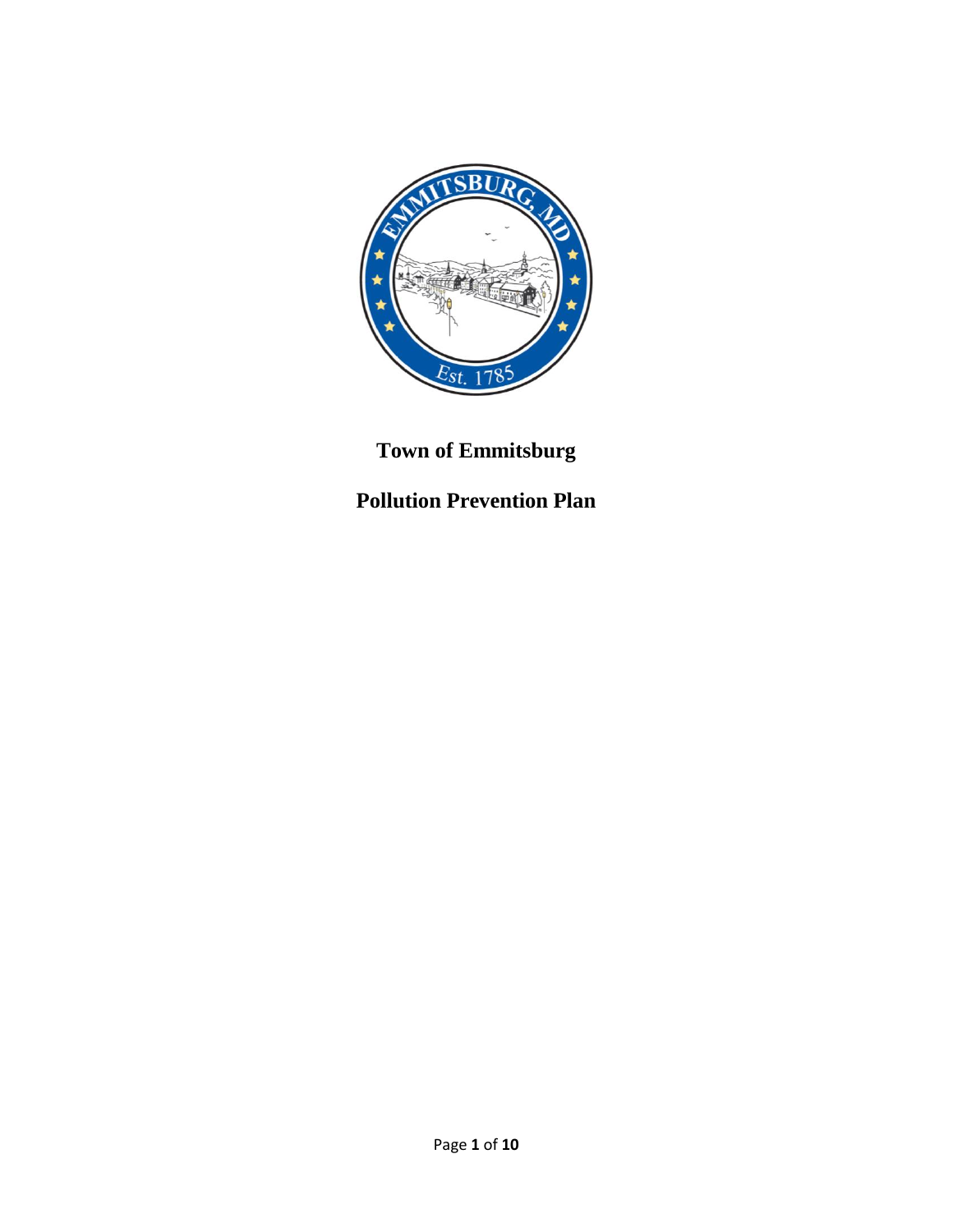# Table of Contents

| Pollution Prevention / Good Housekeeping Procedures for Town Operations3 |
|--------------------------------------------------------------------------|
|                                                                          |
|                                                                          |
|                                                                          |
|                                                                          |
|                                                                          |
|                                                                          |
|                                                                          |
|                                                                          |
|                                                                          |
|                                                                          |
|                                                                          |
|                                                                          |
|                                                                          |
|                                                                          |
|                                                                          |
|                                                                          |
|                                                                          |
|                                                                          |
|                                                                          |
|                                                                          |
|                                                                          |
|                                                                          |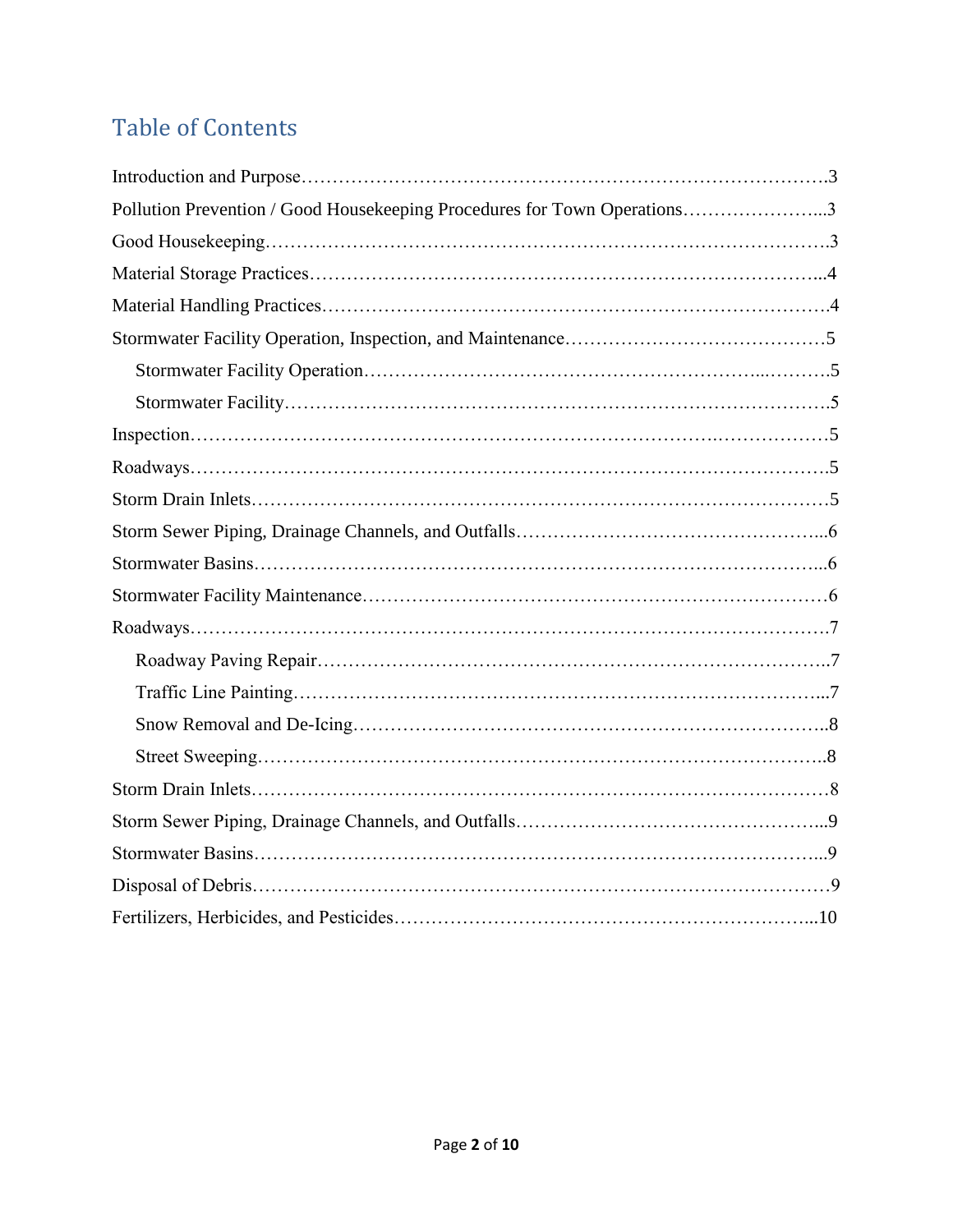#### **Introduction and Purpose**

Polluted stormwater runoff has been identified by the United States Environmental Protection Agency (EPA) as one of the main causes of the nation's water quality problems. To help alleviate the situation, the EPA requires communities with Municipal Separate Storm Sewer Systems (MS4) to obtain a general permit under the National Pollutant Discharge Elimination System (NPDES) program authorizing their stormwater discharges.

Under the NPDES permit for its MS4, the Town of Emmitsburg is required to establish a regular inspection and maintenance program for all of its Town owned stormwater management facilities. All components of the stormwater collection system owned by the Town are included in this program. The components of the Town owned stormwater system include municipal roads, parking lots, or other paved areas; storm drain inlets, storm sewer piping and outfalls, swales, ditches, or other stormwater conveyances, detention/retention basins and other stormwater management structures.

The goal of this Pollution and Prevention Plan is to ensure that all of the Town of Emmitsburg's stormwater management facilities are functioning properly and to prevent or reduce pollutant runoff to the maximum extent practical. The Town of Emmitsburg personnel are required to follow this Pollution and Prevention Plan when operating, maintaining, or repairing any aspect of the Town's stormwater system. If outside contractors conduct work on any part of the Town's stormwater system, they will also be required to follow the procedures outlined in this manual.

#### **Pollution Prevention/Good Housekeeping Procedures for Municipal Operations**

Pollution prevention and good housekeeping are the simplest and least costly methods to implement to help protect stormwater quality from municipal facilities. These are integral components to an effective stormwater management policy because it is easier to prevent pollution from entering waterways than to clean it up later.

The Town uses the following Town owned facilities for municipal operations: 22 East Main Street, 140 South Seton Avenue, and 303 West Lincoln Ave. The Town pool is located at 201 West Lincoln Avenue.

#### **Good Housekeeping**

Good housekeeping practices are designed to maintain a clean and orderly work environment. Often the most effective first step towards preventing pollution in the stormwater collection system simply involves using good common sense to improve basic housekeeping methods. A clean and orderly work area reduces the possibility of accidental spills caused by mishandling of chemicals or equipment, and should reduce safety hazards to Town personnel.

• Maintain clean, dry floors and ground surfaces by using brooms, shovels, vacuum cleaners and cleaning machines.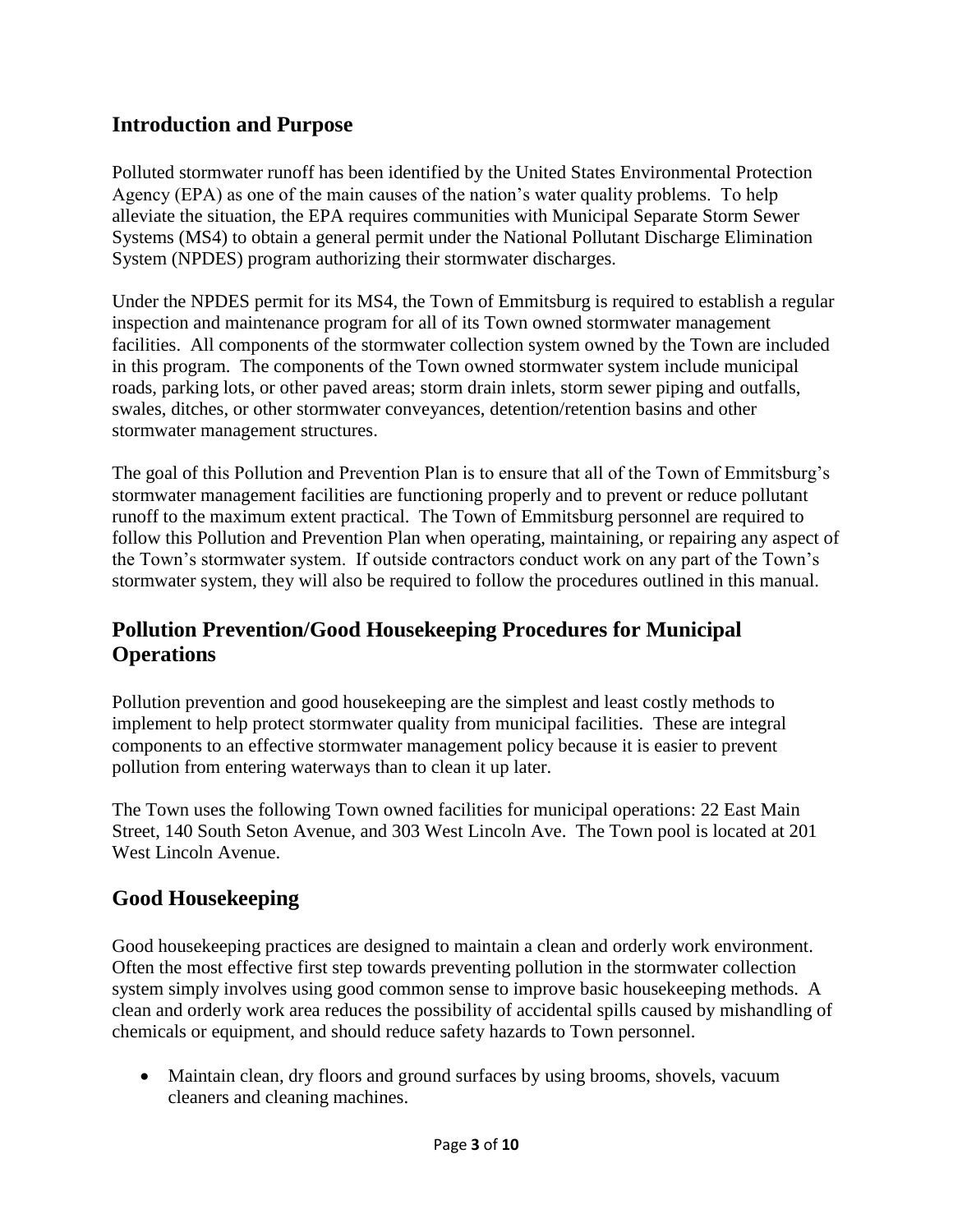- Sweeping shall be conducted once a week to get rid of dirt and other debris, as well as immediately following loading/unloading activities, when practical.
- Regularly pickup garbage and waste materials and place all trash, dirt, and other debris in the dumpster.

# **Material Storage Practices**

Improper storage can result in the release of materials or chemicals that can cause stormwater runoff pollution. Keep storage areas clean and well organized and provide adequate aisle space to facilitate material transfer and easy access for inspections.

- All containers, drums, and bags shall be stored away from direct traffic routes to prevent accidental spills.
- When practical, chemicals, fluids, and supplies should be kept indoors.
- If containers containing chemicals are stored outside, they must be covered when not being used, and placed on spill platforms.
- All containers shall be kept in good condition, tightly closed when not in use, properly labeled and marked, and labels must remain clean and visible. Label all containers with contents and proper handling instructions.
- Perform regular inspections of all indoor and outdoor storage locations. Inspect outdoor storage areas after a defined rain event.
- Store bagged and boxed materials on pallets.
- Remove and properly dispose of expired materials.
- Do not place storage areas over or immediately adjacent to drains or waterways.
- Storage areas should be located on highly impervious surfaces such as concrete.
- Do not store incompatible materials with each other.
- Assure storage facility is constructed of proper materials and meets applicable fire and building codes.
- Equip storage areas with the appropriate spill clean-up materials.

# **Material Handling Practices**

Absorbent material, spill kits and drip pans must be kept near any potential spill hazard and protected from rainfall. All 55 gallon drums are to be placed in a spill container. If spills or accidents occur, contain with dikes, berms, or appropriate absorbent materials and disposed of properly after use. Spills of hazardous materials require special care and should only be attempted by trained Town or contracted personnel. Notify the acting supervisor and emergency responders immediately if potentially harmful conditions exist. Collect all waste fluids in accurately labeled containers and dispose of properly.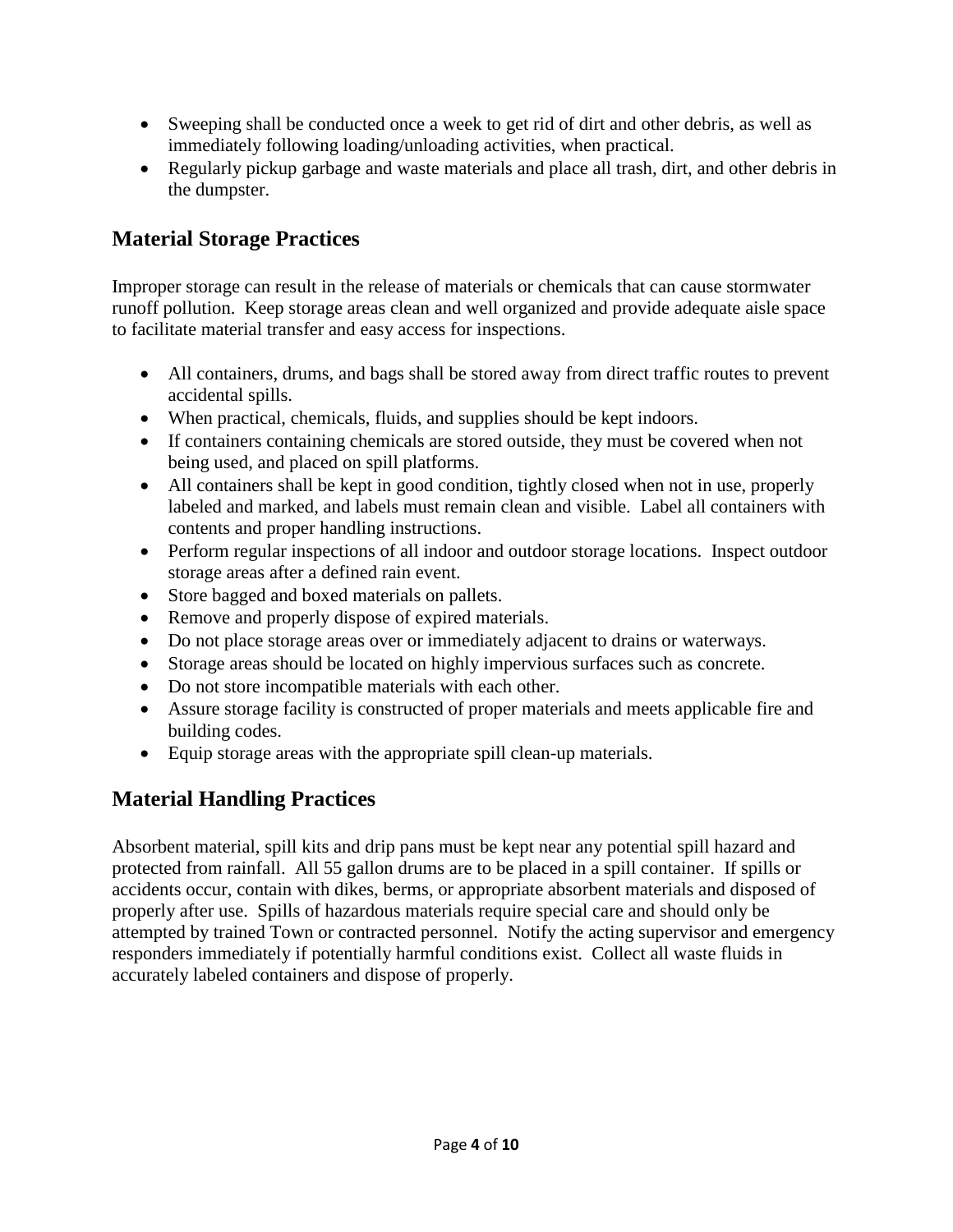# **Stormwater Facility Operation, Inspection, and Maintenance**

# **Stormwater Facility Operation**

All municipally owned stormwater facilities will be operated according to their design specifications and in a manner that prevents or reduces adverse environmental or public health and safety impacts.

#### **Stormwater Facility Inspection**

Regular inspections are to be conducted by the Town of Emmitsburg Public Works personnel to evaluate the performance of the stormwater facilities and to determine the potential or actual amounts of pollutants, trash, and debris entering and discharging from the stormwater collection system. These inspections should occur as part of regular job duties.

- Inspections will check for excessive silt build-up, erosion, cracked or collapsed pipes, misaligned joints, and water quality concerns such as unusual algae growth, discolored water, water with a sheen, and suspect odors.
- Inspection frequencies will depend on a variety of factors including weather conditions, type, and functions of stormwater structures.
- All inspection activities, results, and recommendations are to be documented in writing and kept on file with the Town. Typical records to be retained for reference include a log of all inspections, repairs, and maintenance performed at the site, copies of inspection reports, invoices for work performed, and photographs of facilities if practical.

#### **Roadways**

The Town of Emmitsburg owns and maintains approximately 12 miles of roadways.

- The overall condition and cleanliness of Town roads and parking lots shall constantly be inspected and evaluated during routine travels by Public Works' personnel.
- Those with excessive staining, trash, or sediment will be investigated and scheduled for cleaning or repairs as necessary.
- Appropriate corrective actions shall be considered for any areas exhibiting flooding or poor drainage patterns.

#### **Storm Drain Inlets**

The Town of Emmitsburg owns and maintains storm drain inlets located along Town owned roadways and parking lots throughout the Town.

- All of the Town's storm drain inlets are to be inspected on a regular basis to determine the trash and sediment load and overall condition of the structure. If the depth of deposits is greater than or equal to one-third the depth from the basin bottom to the invert of the lowest pipe or opening into or out of the basin, cleaning will be scheduled.
- Storm drain inlets that accumulate trash and deposits quickly will be inspected more frequently and the drainage area will also be inspected to determine possible causes.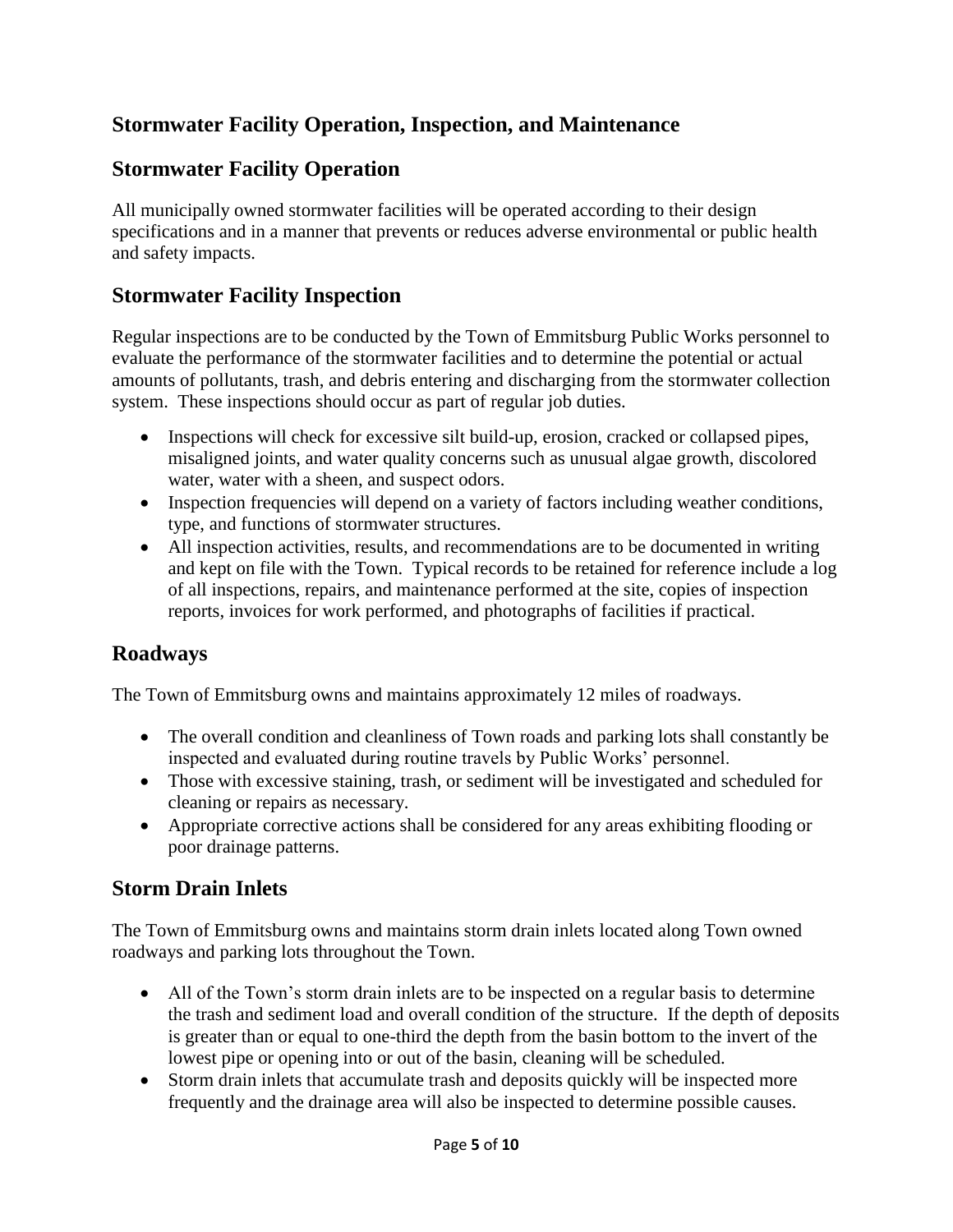- Inlet grates will be inspected to ensure that there is no trash blocking the inlets, especially before heavy rains are forecast.
- While inspecting storm drain inlets, Town staff will check for evidence of illegal dumping or illicit discharges. If evidence of illegal dumping or illicit discharges is found, efforts are to be made to identify the source of these discharges.

## **Storm Sewer Piping, Drainage Channels, and Outfalls**

The Town owns underground storm sewer piping in a broad range of sizes.

- Large size piping is to be visually inspected on a regular basis to check for structural integrity, blockages, or any other unusual conditions such as improper cross-connections or excessive inflow/infiltration.
- Smaller size piping is to be inspected periodically or as needed with a TV camera.
- The Town also owns various storm culverts throughout the Town, which the Public Works personnel are to inspect for blockages, especially after rain events.

The Town maintains ditches and swales that function as storm drainage channels, and these are routinely checked for trash, debris, sediment build-up, obstructions, and general water quality.

 Storm drainage channels are to be inspected at least annually to check for obstructions or any other conditions that might impede the flow of stormwater.

#### **Stormwater Basins**

The Town owns and maintains stormwater basins located on Creamery Road and the Northgate residential development. These basins are to be inspected on a regular basis to check for sediment accumulation and overall basin conditions, and they should be inspected after large rain events to evaluate overall performance and drainage characteristics.

- Sediment exceeding 10% of the designed basin depth will trigger sediment removal to the original basin shape and depth.
- The basin will be inspected for the presence of trash, yard waste or other non-degradable materials.
- The type and quantity of vegetation will be checked.
- Basin dikes, berms, outlet structures, and spillways will be examined for structural integrity.
- The basins will be checked to determine if the trash racks are missing or plugged.
- The basins are to be checked for evidence of water pollution such as oil sheen, discolored water, and unusual odors.

# **Stormwater Facility Maintenance**

The Town of Emmitsburg's stormwater Pollution Prevention Plan is structured to provide inspections of all facilities to provide maintenance as needed. Although the operable life of stormwater facilities is generally expected to be several decades or more, lack of maintenance resulting in overgrown vegetation, accumulated sediment and debris, and deteriorated structures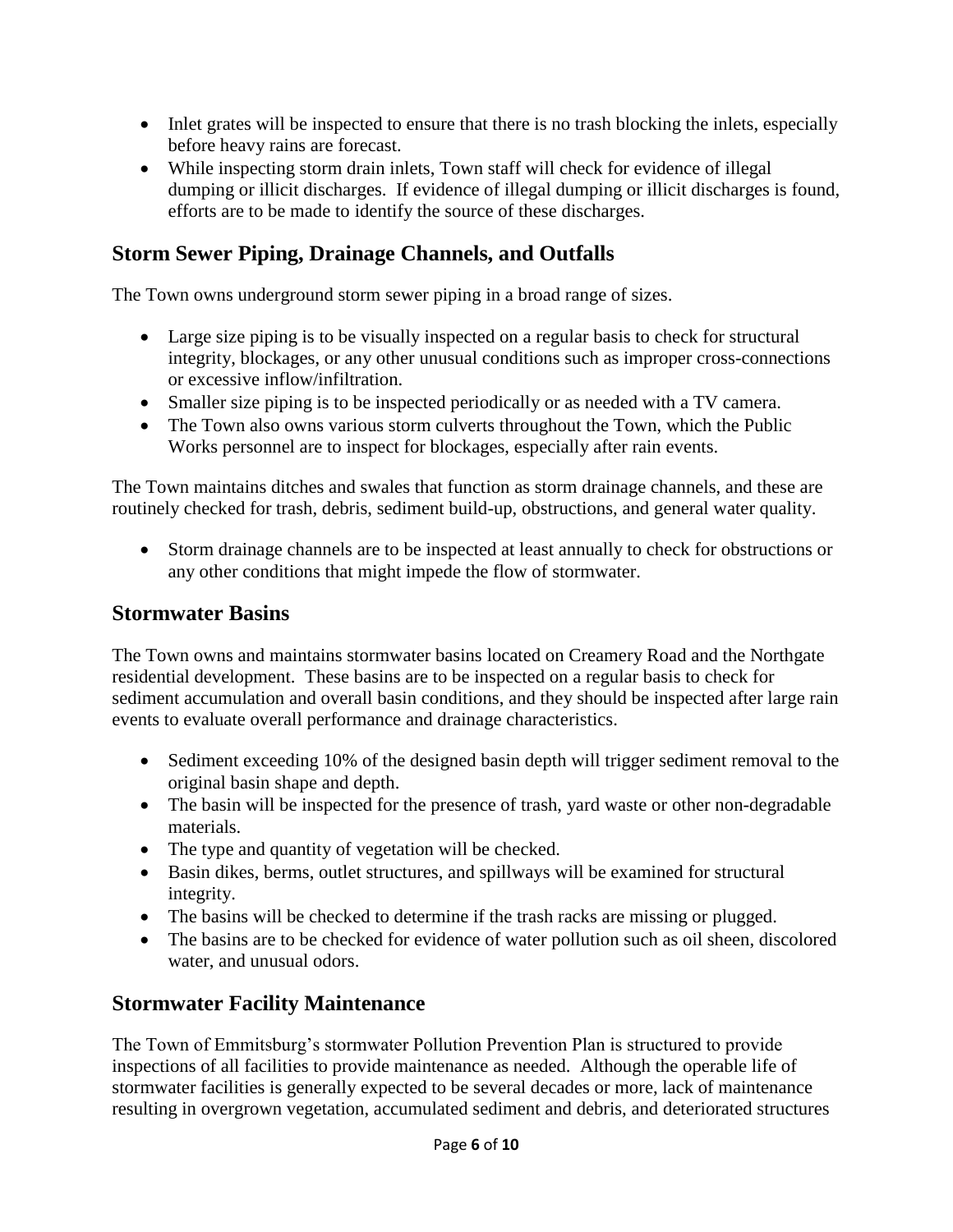can greatly reduce their effectiveness. Without regular operation and maintenance programs, these facilities may not store or convey stormwater according to their design, and may require frequent repair or even replacement. Regular maintenance allows facilities to operate as designed for their maximum lifetime, enabling optimum flood control and water quality treatment as well as demonstrating to the public that stormwater capital investments are being protected in a systematic, responsible, and cost-effective manner.

 All maintenance activities are to be documented in writing and kept on file with the Town.

# **Roadways**

The Town of Emmitsburg Public Works Department is responsible for repairs and maintenance of approximately 12 miles of Town roadways. In the winter months, the Public Works Department removes snow and ice from all of the Town roadways. Roadway maintenance activity that can affect stormwater quality include roadway paving repair, traffic line painting, snow removal, and de-icing, and street sweeping. If road paving or line painting is needed the work will generally be performed by outside contractors. If road repairs are needed, the work will generally be performed by the Public Works Department.

# **Roadway Paving Repair**

The following guidelines should be followed when conducting roadway paving repairs within the Town of Emmitsburg:

- Avoid paving activities during wet weather.
- Ensure that storm drain inlets and open manholes are protected during road repair work to prevent slurry mixes, dust, and debris from entering the storm sewers.
- Avoid using water to clean up. Mechanically sweep and/or vacuum dust and debris following all activities. DO NOT wash residue into the storm drain system.
- Place stockpiles away from waterways and stormwater inlets to prevent materials from being washed into streams. Cover stockpiles or contain with berms.
- Contain water and wastes generated during cleaning and flushing of spray equipment and field servicing of equipment. Use booms and inlet protection, and vacuum or allow area to dry before uncovering storm drain inlets.
- Recycle used materials such as asphalt whenever possible. Store these materials properly.
- Use drip pains to contain leaks from vehicles and equipment parked at the site overnight.

# **Traffic Line Painting**

The following guidelines should be followed when conducting traffic line painting activities within the Town of Emmitsburg:

 Develop paint-handling procedures for proper use, storage, and disposal of paints to keep materials contained.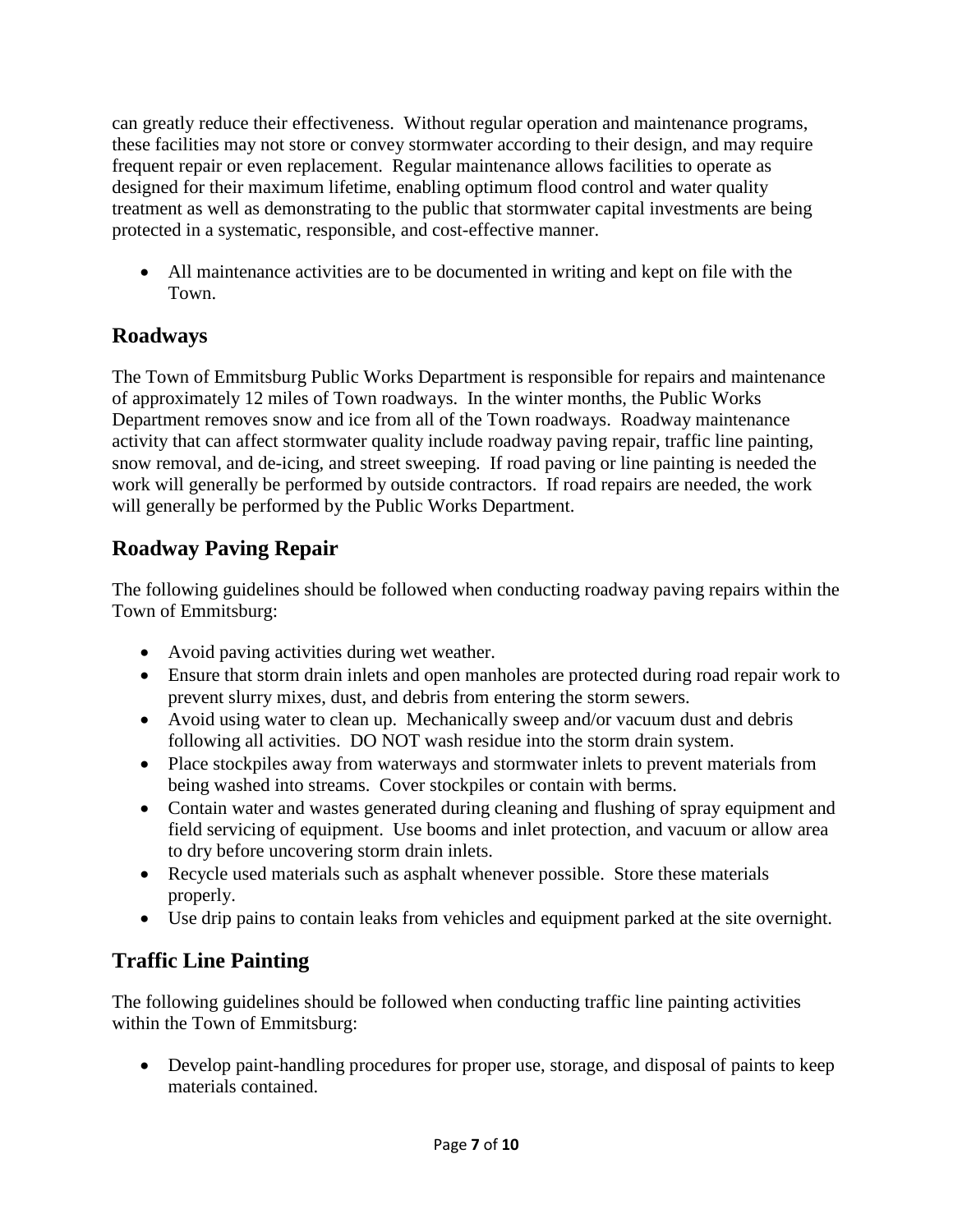- Protect storm drain inlets, open manholes and roadside ditches during grinding and pressure washing activities.
- Avoid using water to clean-up. Mechanically sweep and/or vacuum dust and debris following all activities. DO NOT wash residue into the storm drain system.
- Contain water and wastes generated during cleaning and flushing of spray equipment and field servicing of equipment. Use booms and inlet protection, and vacuum or allow area to dry before uncovering storm drain inlets.

# **Snow Removal and De-Icing**

The storage and application of materials used for roadway de-icing or traction control shall be conducted in a manner that reduces the impact to the stormwater sewer system and the environment. Types of materials currently being used in the Town of Emmitsburg include rock salt for de-icing. All road salt is stored indoors in two salt sheds located at the Town's sewer plant. All salt storage is to be protected from precipitation.

- During loading and unloading of road salt, prevent and/or minimize spills by utilizing safe work practices and sound judgement.
- If any material is spilled, promptly collect it using dry cleaning methods only to prevent polluted runoff.
- At minimum, clean-up around the salt storage area should happen at least once a day.
- All collected material shall be either reused or properly disposed of in accordance with federal and state regulations.
- Minimize the tracking of materials from the storage area and the distance that road salt is transported during loading/unloading operations.
- All operators of snow plow/salt spreaders are to be trained in the proper application rates of road salt.
	- o The salt spreaders are to be examined before operating to ensure that they are functioning properly.
	- o The application of road salt to roads or parking lots will be only enough to accomplish the task and will take into consideration site specific characteristics such as road width and design, traffic concentration, and proximity to surface waters.
	- o Road salt application should occur until snow has started to fall, to help ensure that the dry salt is not swept off the roadways by vehicles.

# **Street Sweeping**

The streets in the Town of Emmitsburg are mechanically swept once per month. Periodically intersections or areas with built-up debris are swept by hand and debris are collected and disposed of accordingly. Any material recovered will be handled and disposed of in accordance with all applicable state and federal disposal regulations.

#### **Storm Drain Inlets**

The Town of Emmitsburg personnel shall schedule cleaning municipal storm drain inlets when inspections reveal an excessive accumulation of sediment or debris. Structural repairs to any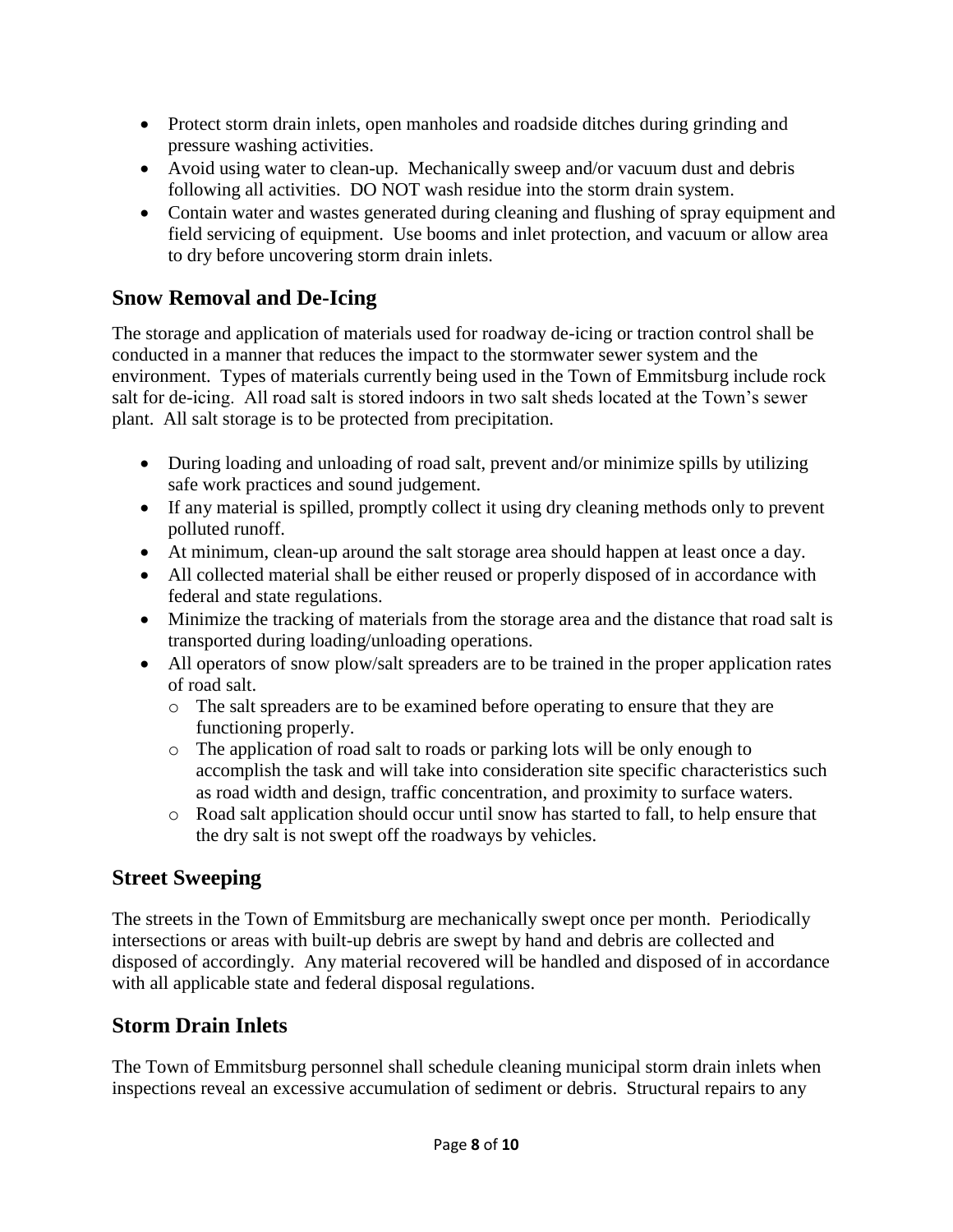part of storm drain inlets will be performed as needed including replacement of damaged or deficient piping.

# **Storm Sewer Piping, Drainage Channels, and Outfalls**

If inspection of storm sewer piping reveals structural deficiencies, cross-connections, or blockages from tree roots, sediment build-up or obstructions, then the appropriate maintenance solution will be selected and implemented. These solutions may include excavation and repair, tree root removal, and physical cleaning. Chemical agents will not be utilized. For cleaning techniques such as jet/vactor use, rodding or bucketing, the downstream end of the pipe will be blocked off and the debris will be captured and removed from the system. For storm culverts, maintenance of free flowing conditions will be achieved by physical removal of any blockages that are identified via inspections.

- For storm drain channels such as ditches or swales, debris, sediment and overgrown vegetation will be removed when needed.
- For storm sewer easements, the Town will remove any obstruction that is identified via inspection.
- For storm sewer outfalls, trash/obstructions will be removed to maintain free flowing conditions.
- Velocity reducers will be maintained or replaced as needed.

## **Stormwater Basins**

When deemed necessary by inspections, removal of yard waste, non-degradable waste, nuisance or exotic/invasive vegetation and sediment in detention basins will occur during dry conditions when possible. In the process of effecting repairs or performing basin cleaning, vegetation may be disturbed or removed. These areas will be immediately stabilized and revegetated. Mowing and/or trimming of vegetation will occur as needed to sustain the basin and all detritus will be removed. Areas of bare or sparse vegetation will be addressed by soil aerating, conditioning, seeding and mulching, as necessary to restore a proper vegetative cover. Vegetative basin covers will be maintained at 95% at all times. Basin outlet structures will be cleared of debris when needed to allow for unimpeded flow.

# **Disposal of Debris**

Any materials recovered from any part of the storm sewer collection system and street sweeping will be handled and disposed of in accordance with all applicable state and federal disposal regulations. All recovered materials, especially those from storm drain inlets, piping, or basins, will be evaluated to determine if it is municipal, residual, or hazardous waste.

 Most of the typical materials recovered by Town personnel will be municipal wastes that can be discarded with the Town's normal waste stream. This includes street sweepings, storm drain inlet cleanings, sewage contaminated soils, and general trash that is not obviously or knowingly contaminated. The following are guidelines for the proper disposal of materials recovered from municipal operations.